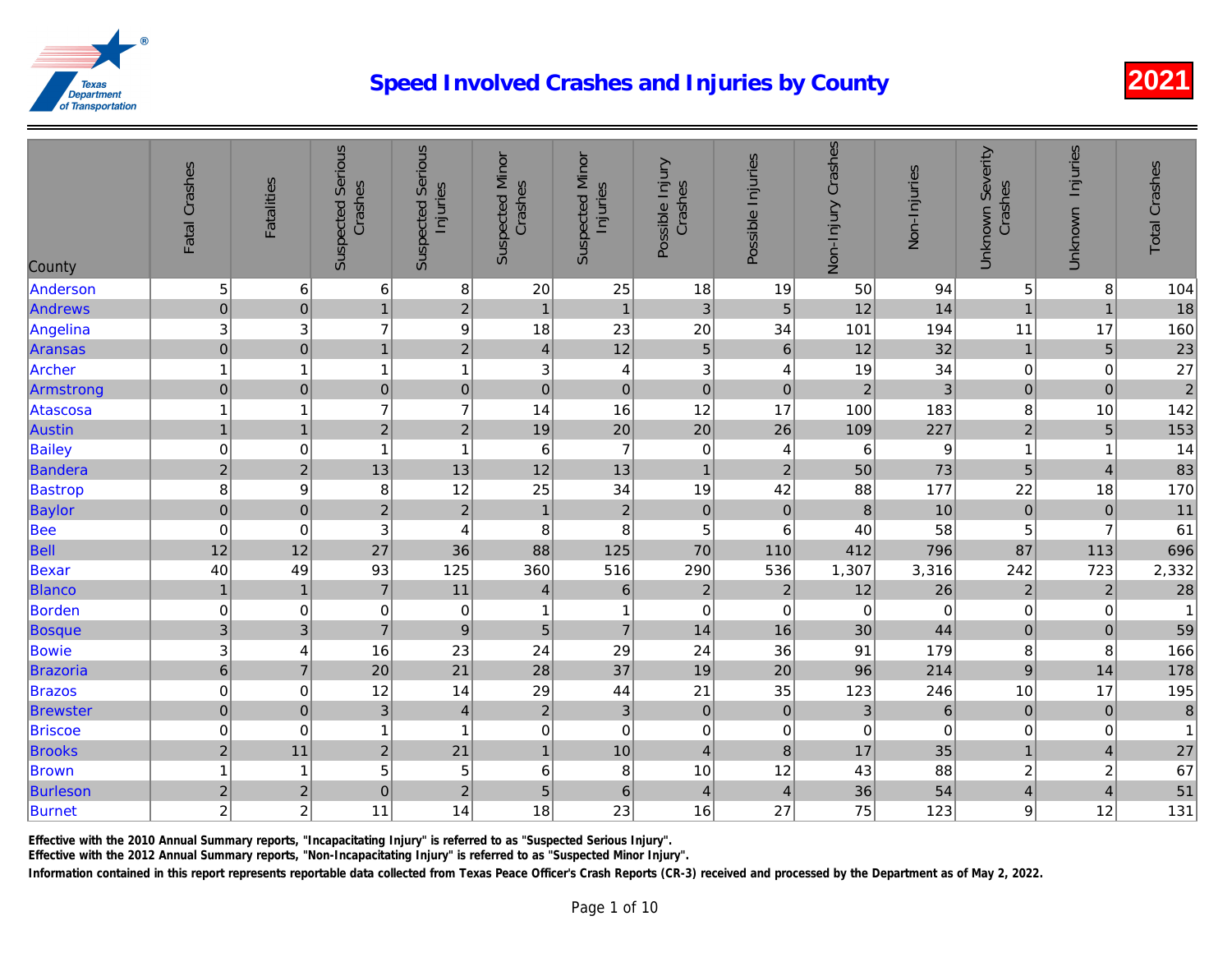| County           | Fatal Crashes  | <b>Fatalities</b> | <b>Suspected Serious</b><br>Crashes | <b>Suspected Serious</b><br>Injuries | <b>Suspected Minor</b><br>Crashes | <b>Suspected Minor</b><br>Injuries | Possible Injury<br>Crashes | Possible Injuries | Non-Injury Crashes | Non-Injuries   |
|------------------|----------------|-------------------|-------------------------------------|--------------------------------------|-----------------------------------|------------------------------------|----------------------------|-------------------|--------------------|----------------|
| Caldwell         | $\overline{4}$ | $\vert 4 \vert$   | 3                                   | $\,6\,$                              | $\boldsymbol{9}$                  | 11                                 | 10                         | 15                | 46                 | 88             |
| Calhoun          | $\mathbf 0$    | $\mathbf 0$       | $\overline{\mathbf{c}}$             | $\overline{c}$                       | 4                                 | 4                                  | $\overline{1}$             | -1                | 9                  | 25             |
| Callahan         | $\overline{c}$ | $\overline{2}$    | $\overline{a}$                      | $\overline{3}$                       | $\overline{7}$                    | $\bf 8$                            | 3                          | $\overline{4}$    | 54                 | 85             |
| Cameron          | 3              | 4                 | 15                                  | 22                                   | 34                                | 41                                 | 24                         | 44                | 145                | 293            |
| Camp             | $\mathbf 0$    | $\overline{0}$    | $\overline{2}$                      | $\overline{2}$                       | $\mathbf{1}$                      | $\overline{2}$                     | $\mathbf 0$                | $\mathbf{1}$      | $\overline{7}$     | 12             |
| Carson           | $\mathbf{1}$   | $\boldsymbol{2}$  | 0                                   | $\mathbf 0$                          | $\overline{c}$                    | $\overline{c}$                     | 3                          | 3                 | $\boldsymbol{9}$   | 16             |
| Cass             | $\overline{4}$ | $\overline{4}$    | $\overline{7}$                      | $\overline{7}$                       | $\overline{5}$                    | $\overline{8}$                     | $\overline{4}$             | 5                 | 48                 | 73             |
| Castro           | $\mathbf 0$    | 0                 | $\overline{\mathbf{c}}$             | 3                                    | 10                                | 11                                 | $\mathbf{1}$               | $\overline{c}$    | $\overline{4}$     | 6              |
| <b>Chambers</b>  | $\mathbf{1}$   | $\overline{2}$    | $\overline{6}$                      | 8                                    | 12                                | 16                                 | 17                         | 27                | 79                 | 148            |
| Cherokee         | $\overline{c}$ | $\boldsymbol{2}$  | 9                                   | 9                                    | 20                                | 23                                 | 11                         | 15                | 85                 | 138            |
| <b>Childress</b> | $\mathbf 0$    | $\overline{0}$    | $\overline{0}$                      | $\mathbf 0$                          | $\sqrt{2}$                        | $\vert 4 \vert$                    | $\mathbf 0$                | $\pmb{0}$         | 8                  | 16             |
| Clay             | $\mathbf 0$    | $\mathbf 0$       | 3                                   | 3                                    | $\overline{7}$                    | 8                                  | 3                          | 3                 | 28                 | 49             |
| Cochran          | $\mathbf 0$    | $\mathbf 0$       | $\overline{0}$                      | $\overline{0}$                       | $\overline{1}$                    | $\overline{1}$                     | $\overline{1}$             | $\overline{1}$    | $\overline{1}$     | $\overline{a}$ |
| Coke             | $\mathbf 0$    | $\mathbf 0$       | 0                                   | $\mathbf 0$                          | 1                                 | $\mathbf{1}$                       | $\mathbf 0$                | 0                 | 3                  | $\overline{4}$ |
| Coleman          | $\mathbf 0$    | $\overline{0}$    | $\mathbf 0$                         | $\mathbf 0$                          | $\mathbf 2$                       | $\mathbf 2$                        | $\mathbf 2$                | $\sqrt{2}$        | 15                 | 21             |
| Collin           | 10             | 10                | 32                                  | 44                                   | 77                                | 103                                | 60                         | 100               | 278                | 622            |
| Collingsworth    | $\pmb{0}$      | $\mathbf 0$       | $\overline{1}$                      | $\mathbf{1}$                         | $\mathbf 0$                       | $\mathbf 0$                        | $\mathbf 0$                | $\mathbf 0$       | $\pmb{0}$          | $\overline{O}$ |
| Colorado         | $\pmb{0}$      | 0                 | 3                                   | 3                                    | 16                                | 21                                 | 5                          | 8                 | 91                 | 173            |
| Comal            | $\sqrt{5}$     | $\overline{7}$    | 16                                  | 19                                   | 18                                | 27                                 | $\boldsymbol{8}$           | $9$               | 59                 | 139            |
| Comanche         | $\mathbf 0$    | 0                 | 4                                   | 4                                    | $\overline{c}$                    | $\ensuremath{\mathsf{3}}$          | $\overline{c}$             | $\overline{c}$    | 18                 | 34             |
| Concho           | $\mathbf 0$    | $\overline{0}$    | $\mathbf{1}$                        | $\overline{1}$                       | 5                                 | $\overline{5}$                     | $\overline{4}$             | $6\phantom{1}$    | 15                 | 25             |
| Cooke            | $\mathbf{1}$   | 1                 | 5                                   | 5                                    | 12                                | 16                                 | $\boldsymbol{9}$           | 14                | 52                 | 89             |
| Coryell          | $\sqrt{2}$     | $\mathbf 2$       | 5                                   | $\overline{6}$                       | 10                                | 16                                 | 12                         | 15                | 90                 | 135            |
| <b>Cottle</b>    | $\mathbf 0$    | 0                 | $\mathbf 0$                         | $\mathbf 0$                          | 0                                 | $\mathbf 0$                        | $\mathbf 0$                | 0                 | 1                  | $\mathbf{1}$   |
| Crane            | $\mathbf 0$    | $\pmb{0}$         | $\mathbf{1}$                        | $\ensuremath{\mathsf{3}}$            | $\pmb{0}$                         | $\mathbf{1}$                       | $\mathbf 2$                | 3                 | $\mathbf{1}$       | 3              |
| <b>Crockett</b>  | $\mathbf 1$    | 1                 | 2                                   | $\overline{c}$                       | $\overline{7}$                    | 14                                 | $\overline{7}$             | 11                | 26                 | 48             |
| Crosby           | $\overline{2}$ | $\overline{2}$    | $\mathbf{1}$                        | $\mathbf{1}$                         | $\mathbf 0$                       | $\overline{0}$                     | $\mathbf{1}$               | $\mathbf{1}$      | $\mathbf{1}$       | $\overline{a}$ |

Effective with the 2010 Annual Summary reports, "Incapacitating Injury" is referred to as "Suspected Serious Injury".

Effective with the 2012 Annual Summary reports, "Non-Incapacitating Injury" is referred to as "Suspected Minor Injury".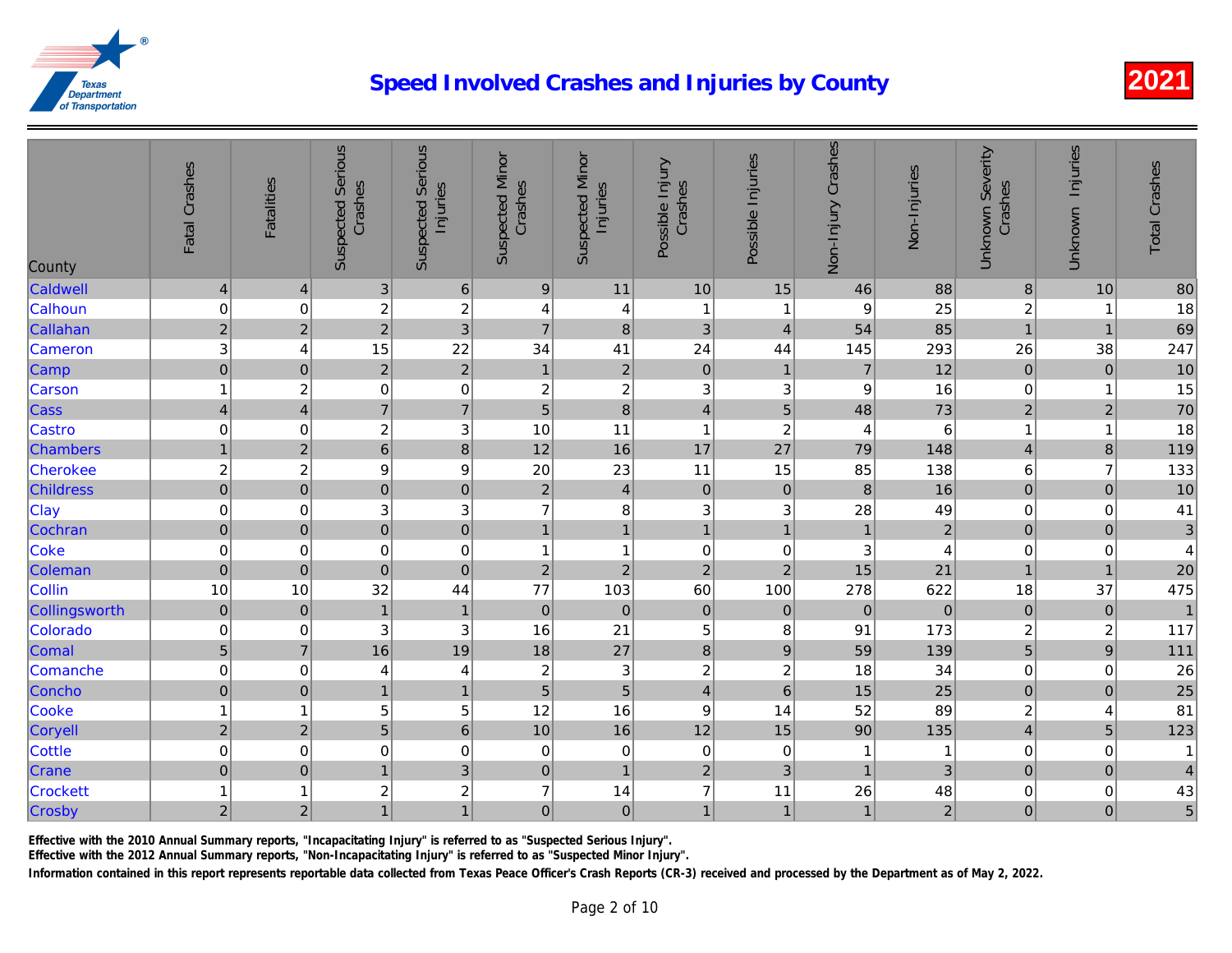| County            | Fatal Crashes            | <b>Fatalities</b>       | <b>Suspected Serious</b><br>Crashes | <b>Suspected Serious</b><br>Injuries | <b>Suspected Minor</b><br>Crashes | <b>Suspected Minor</b><br>Injuries | Possible Injury<br>Crashes | Possible Injuries | Non-Injury Crashes | Non-Injuries    |
|-------------------|--------------------------|-------------------------|-------------------------------------|--------------------------------------|-----------------------------------|------------------------------------|----------------------------|-------------------|--------------------|-----------------|
| <b>Culberson</b>  | $\overline{c}$           | $\overline{c}$          | $\overline{\mathbf{4}}$             | $\overline{7}$                       | 5                                 | $\,6\,$                            | $\overline{c}$             | $\mathbf{3}$      | $\overline{7}$     | 14              |
| <b>Dallam</b>     | $\mathbf 0$              | $\mathbf 0$             | $\mathbf 0$                         | $\mathbf 0$                          | 3                                 | 3                                  | $\overline{0}$             | $\mathbf 0$       | $\overline{2}$     | $\overline{4}$  |
| <b>Dallas</b>     | 115                      | 128                     | 226                                 | 321                                  | 467                               | 733                                | 497                        | 881               | 1,830              | 4,776           |
| Dawson            | $\mathbf 2$              | $\overline{2}$          | $\mathbf{1}$                        | $\mathbf{1}$                         | $\mathbf 2$                       | $\sqrt{2}$                         | $\overline{2}$             | $\overline{2}$    | 18                 | 27              |
| <b>Deaf Smith</b> | $\mathbf{1}$             | 1                       | 4                                   | 4                                    | 4                                 | $\,6$                              | 1                          | -1                | 21                 | 33              |
| Delta             | $\pmb{0}$                | $\pmb{0}$               | $\overline{1}$                      | $\overline{1}$                       | $\pmb{0}$                         | $\overline{1}$                     | $\mathbf{1}$               | 3                 | $6\phantom{1}$     | $\overline{9}$  |
| Denton            | 14                       | 19                      | 33                                  | 44                                   | 71                                | 94                                 | 89                         | 125               | 404                | 938             |
| <b>Dewitt</b>     | $\overline{1}$           | $\overline{1}$          | $\mathbf 0$                         | $\mathbf 0$                          | $6\phantom{1}$                    | $\,$ 6 $\,$                        | $\mathbf{1}$               | $\overline{1}$    | 28                 | 37              |
| <b>Dickens</b>    | $\mathbf 0$              | $\mathbf 0$             | $\mathbf 0$                         | $\mathbf 0$                          | $\overline{\mathbf{c}}$           | $\ensuremath{\mathsf{3}}$          | $\mathbf{1}$               | -1                | $\mathbf 0$        | $\overline{0}$  |
| Dimmit            | $\mathbf{1}$             | $\mathbf{1}$            | $\mathbf{1}$                        | $\mathbf{1}$                         | 4                                 | $\overline{4}$                     | $\pmb{0}$                  | $\pmb{0}$         | 11                 | 21              |
| Donley            | $\mathbf 0$              | 0                       | $\boldsymbol{0}$                    | $\mathbf 0$                          | $\overline{c}$                    | $\overline{\mathbf{c}}$            | $\boldsymbol{0}$           | 0                 | 1                  | $\overline{3}$  |
| Duval             | $\mathbf{1}$             | $\mathbf 2$             | $\overline{1}$                      | $\overline{4}$                       | $\overline{1}$                    | $\overline{1}$                     | $\mathbf 0$                | $\mathbf 0$       | $\overline{7}$     | 13              |
| Eastland          | $\mathbf{1}$             | $\overline{1}$          | $\overline{\mathbf{c}}$             | $\ensuremath{\mathsf{3}}$            | 3                                 | $\overline{\mathbf{4}}$            | 13                         | 18                | 118                | 184             |
| Ector             | $\delta$                 | 12                      | $\overline{6}$                      | $\overline{9}$                       | 14                                | 17                                 | 14                         | 21                | 93                 | 178             |
| Edwards           | $\mathbf{1}$             | $\overline{\mathbf{1}}$ | 1                                   | $\mathbf{1}$                         | $\boldsymbol{2}$                  | $\overline{c}$                     | $\mathbf 0$                | $\pmb{0}$         | 4                  | $5\overline{a}$ |
| Ellis             | $\overline{\mathcal{L}}$ | $\sqrt{5}$              | 25                                  | 33                                   | 49                                | 74                                 | 28                         | 47                | 179                | 342             |
| <b>El Paso</b>    | $\boldsymbol{9}$         | 9                       | 11                                  | 13                                   | 26                                | 44                                 | 20                         | 36                | 57                 | 183             |
| Erath             | $\overline{3}$           | $\overline{4}$          | $\overline{5}$                      | $\overline{9}$                       | 15                                | 23                                 | $\overline{5}$             | $\overline{9}$    | 71                 | 113             |
| Falls             | $\overline{\mathbf{c}}$  | $\boldsymbol{2}$        | $\overline{c}$                      | $\overline{4}$                       | 8                                 | 10                                 | $\overline{7}$             | 9                 | 28                 | 57              |
| Fannin            | $\overline{0}$           | $\pmb{0}$               | $\overline{\mathbf{4}}$             | $\overline{4}$                       | $\bf 8$                           | 12                                 | $\mathbf{3}$               | $\overline{5}$    | 19                 | 28              |
| Fayette           | $\overline{\mathbf{c}}$  | 3                       | 5                                   | $\overline{7}$                       | 14                                | 25                                 | 6                          | 15                | 86                 | 176             |
| Fisher            | $\overline{0}$           | $\overline{0}$          | $\overline{2}$                      | $\overline{2}$                       | $\overline{2}$                    | $\overline{3}$                     | 3                          | $\overline{4}$    | $6\phantom{1}$     | $\bf{8}$        |
| Floyd             | $\mathbf{1}$             | 3                       | $\boldsymbol{0}$                    | $\mathbf 0$                          | 0                                 | $\pmb{0}$                          | $\boldsymbol{0}$           | 0                 | 1                  | $\mathbf{3}$    |
| Foard             | $\mathbf 0$              | $\mathbf 0$             | $\overline{1}$                      | $\mathbf{1}$                         | $\overline{1}$                    | $\overline{1}$                     | $\mathbf 0$                | $\mathbf 0$       | $\overline{1}$     |                 |
| <b>Fort Bend</b>  | $\overline{7}$           | $\overline{7}$          | 13                                  | 17                                   | 31                                | 45                                 | 27                         | 50                | 103                | 226             |
| Franklin          | $\mathbf{1}$             | $\mathbf 2$             | $\overline{2}$                      | $\mathbf 2$                          | $\boldsymbol{9}$                  | 20                                 | $\mathbf{1}$               | $\overline{1}$    | 14                 | 27              |
| Freestone         | 3                        | 3                       | $\overline{7}$                      | 12                                   | 11                                | 16                                 | 5                          | 10                | 55                 | 110             |

Effective with the 2010 Annual Summary reports, "Incapacitating Injury" is referred to as "Suspected Serious Injury".

Effective with the 2012 Annual Summary reports, "Non-Incapacitating Injury" is referred to as "Suspected Minor Injury".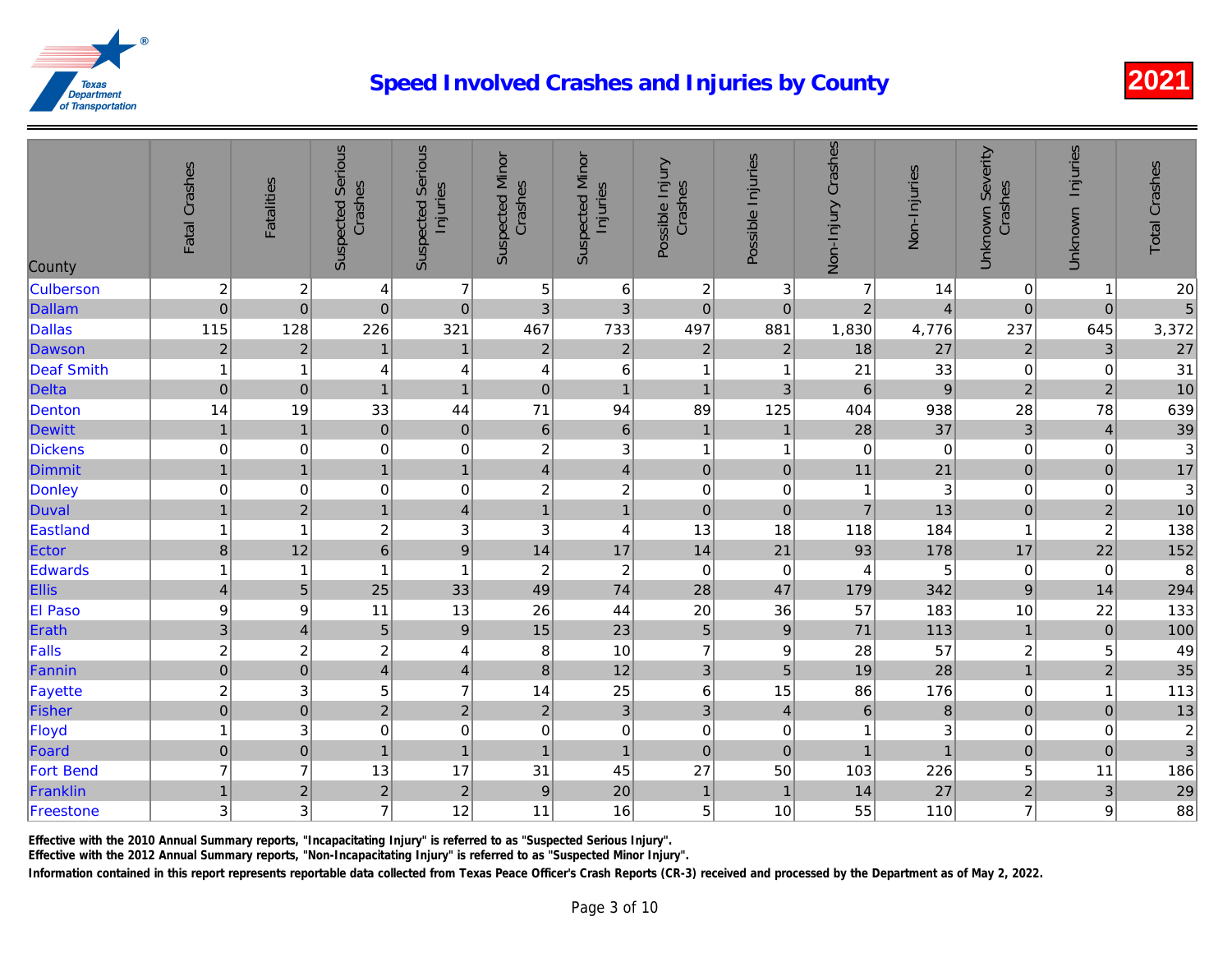|                  | Fatal Crashes    | Fatalities          | <b>Suspected Serious</b><br>Crashes | <b>Suspected Serious</b><br>Injuries | <b>Suspected Minor</b><br>Crashes | <b>Suspected Minor</b><br>Injuries | Possible Injury<br>Crashes | Possible Injuries       | Non-Injury Crashes | Non-Injuries     |
|------------------|------------------|---------------------|-------------------------------------|--------------------------------------|-----------------------------------|------------------------------------|----------------------------|-------------------------|--------------------|------------------|
| County           |                  |                     |                                     |                                      |                                   |                                    |                            |                         |                    |                  |
| Frio             | $\boldsymbol{0}$ | $\pmb{0}$           | $\overline{0}$                      | $\pmb{0}$                            | 2 <sup>1</sup>                    | $\mathbf 2$                        | 3                          | $\mathbf{3}$            | 16                 | 27               |
| <b>Gaines</b>    | $\mathbf 0$      | 0                   | $\overline{7}$                      | $\overline{7}$                       | 6                                 | $\, 8$                             | 4                          | 6                       | 17                 | 32               |
| Galveston        | $\overline{5}$   | 5                   | 28                                  | 31                                   | 38                                | 56                                 | 21                         | 41                      | 90                 | 265              |
| Garza            | $\overline{c}$   | $\overline{c}$      | 4                                   | 4                                    | 1                                 | $\overline{2}$                     | 3                          | 5                       | 15                 | 30               |
| Gillespie        | $\mathbf{1}$     | $\overline{1}$      | $\vert 9 \vert$                     | $\boldsymbol{9}$                     | 5                                 | $\bf 8$                            | $\mathfrak{3}$             | $\sqrt{5}$              | 34                 | 56               |
| Glasscock        | $\overline{1}$   | 1                   | $\mathbf{1}$                        | $\overline{c}$                       | 1                                 | $\ensuremath{\mathsf{3}}$          | 5                          | 5                       | 4                  | 15               |
| Goliad           | $\mathbf 0$      | $\pmb{0}$           | $\overline{3}$                      | $\overline{3}$                       | 5                                 | $\bf{8}$                           | $\overline{4}$             | $\overline{\mathbf{4}}$ | $\,$ 6 $\,$        | 10               |
| <b>Gonzales</b>  | $\overline{1}$   | 3                   | $\boldsymbol{2}$                    | 5                                    | $\overline{4}$                    | $\overline{4}$                     | 4                          | 8                       | 36                 | 71               |
| Gray             | $\overline{c}$   | 5                   | $\overline{2}$                      | $6\phantom{1}6$                      | $\overline{c}$                    | $\mathfrak{S}$                     | $\overline{c}$             | $\mathbf 2$             | 19                 | 33               |
| Grayson          | $6\phantom{a}$   | 6                   | 24                                  | 32                                   | 32                                | 44                                 | 30                         | 42                      | 156                | 284              |
| Gregg            | $\overline{1}$   | $\overline{1}$      | 19                                  | 21                                   | 37                                | 42                                 | 29                         | 39                      | 133                | 219              |
| Grimes           | $\overline{4}$   | 4                   | 13                                  | 15                                   | 18                                | 21                                 | $\overline{7}$             | 9                       | 42                 | 78               |
| Guadalupe        | $\pmb{0}$        | $\mathbf{0}$        | $\boldsymbol{9}$                    | 10                                   | 28                                | 33                                 | 28                         | 33                      | 150                | 261              |
| Hale             | $\overline{1}$   | 1                   | $\overline{c}$                      | $\overline{c}$                       | 5                                 | $\,6\,$                            | $\overline{c}$             | 4                       | 43                 | 70               |
| Hall             | $\pmb{0}$        | $\pmb{0}$           | $\overline{0}$                      | $\mathbf 0$                          | $\overline{c}$                    | $\mathfrak{S}$                     | $\mathbf 0$                | $\pmb{0}$               | $\pmb{0}$          | $\mathbf{1}$     |
| <b>Hamilton</b>  | $\mathbf{1}$     | 1                   | 5                                   | $\overline{7}$                       | 6                                 | 12                                 | 3                          | $\mathbf 5$             | 15                 | 32               |
| Hansford         | $\mathbf 0$      | $\pmb{0}$           | 1                                   | $\overline{1}$                       | $\pmb{0}$                         | $\overline{0}$                     | $\overline{2}$             | $\mathbf{3}$            | $\mathbf{3}$       | $6 \overline{6}$ |
| Hardeman         | $\pmb{0}$        | 0                   | $\boldsymbol{0}$                    | $\boldsymbol{0}$                     | $\mathbf 0$                       | $\mathbf 0$                        | $\mathbf 0$                | $\mathbf 0$             | 10                 | 21               |
| Hardin           | $\mathbf 2$      | $\overline{2}$      | $6\phantom{1}$                      | 8                                    | 18                                | 29                                 | $\overline{4}$             | $6\phantom{1}$          | 53                 | 84               |
| <b>Harris</b>    | 109              | 125                 | 142                                 | 197                                  | 221                               | 368                                | 336                        | 592                     | 1,084              | 3,081            |
| Harrison         | $\,6\,$          | $\,8\,$             | 13                                  | 16                                   | 25                                | 28                                 | 13                         | 21                      | 122                | 217              |
| <b>Hartley</b>   | $\pmb{0}$        | 0                   | $\overline{c}$                      | $\overline{\mathbf{c}}$              | 1                                 | $\boldsymbol{2}$                   | 1                          | $\boldsymbol{2}$        | 13                 | 20               |
| Haskell          | $\mathbf 0$      | $\mathsf{O}\xspace$ | $\overline{0}$                      | $\mathbf 0$                          | $\overline{1}$                    | $\mathbf{1}$                       | $\overline{2}$             | $\overline{2}$          | 13                 | 20               |
| Hays             | 8                | 9                   | 27                                  | 32                                   | 52                                | 70                                 | 27                         | 51                      | 108                | 336              |
| Hemphill         | $\overline{0}$   | $\mathbf 0$         | $\mathbf 0$                         | $\mathbf 0$                          | $\pmb{0}$                         | $\pmb{0}$                          | $\mathbf 0$                | $\pmb{0}$               | $\overline{4}$     | $\overline{4}$   |
| <b>Henderson</b> | 4                | 4                   | 13                                  | 15                                   | 18                                | 22                                 | 18                         | 27                      | 83                 | 133              |
| Hidalgo          | 12               | 16                  | 30                                  | 51                                   | 39                                | 70                                 | 97                         | 177                     | 281                | 627              |
|                  |                  |                     |                                     |                                      |                                   |                                    |                            |                         |                    |                  |

Effective with the 2010 Annual Summary reports, "Incapacitating Injury" is referred to as "Suspected Serious Injury".

Effective with the 2012 Annual Summary reports, "Non-Incapacitating Injury" is referred to as "Suspected Minor Injury".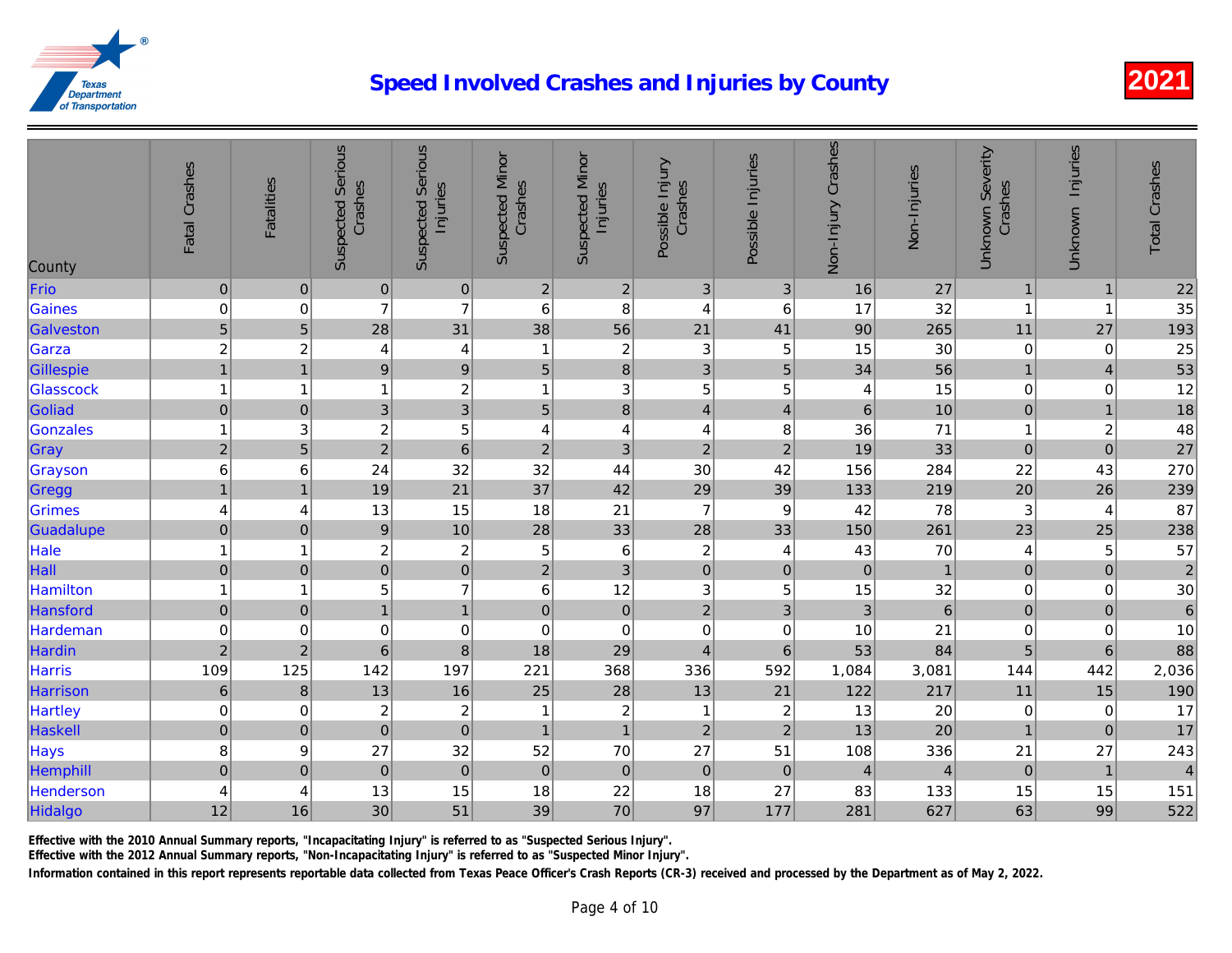| County            | Fatal Crashes           | <b>Fatalities</b>       | <b>Suspected Serious</b><br>Crashes | <b>Serious</b><br>Injuries<br>Suspected | <b>Suspected Minor</b><br>Crashes | <b>Suspected Minor</b><br>Injuries | Possible Injury<br>Crashes | Possible Injuries | Non-Injury Crashes        | Non-Injuries   |
|-------------------|-------------------------|-------------------------|-------------------------------------|-----------------------------------------|-----------------------------------|------------------------------------|----------------------------|-------------------|---------------------------|----------------|
| Hill              | 5                       | $\,6\,$                 | $\overline{7}$                      | 10                                      | 10                                | 10                                 | 40                         | 52                | 187                       | 330            |
| Hockley           | $\mathbf{1}$            | $\overline{1}$          | $\overline{0}$                      | $\mathbf 0$                             | $\overline{5}$                    | $\,6\,$                            | $\mathbf{1}$               | $\mathbf{1}$      | 11                        | 19             |
| <b>Hood</b>       | $\overline{1}$          | 1                       | 10                                  | 11                                      | 12                                | 13                                 | 8                          | 12                | 90                        | 127            |
| <b>Hopkins</b>    | $\boldsymbol{0}$        | $\mathbf 0$             | $\overline{0}$                      | $\pmb{0}$                               | $\boldsymbol{9}$                  | 12                                 | 3                          | $\,6\,$           | 34                        | 65             |
| <b>Houston</b>    | $\overline{\mathbf{c}}$ | $\overline{\mathbf{c}}$ | 4                                   | $\overline{\mathbf{4}}$                 | 8                                 | 12                                 | $\overline{c}$             | 5                 | 42                        | 69             |
| Howard            | $\overline{2}$          | $\overline{2}$          | 6 <sup>1</sup>                      | $6\phantom{1}$                          | $\mathsf g$                       | 10                                 | $\overline{4}$             | $\overline{5}$    | 54                        | 95             |
| <b>Hudspeth</b>   | $\overline{2}$          | $\overline{c}$          | $\overline{1}$                      | $6\phantom{1}6$                         | $\overline{4}$                    | 10                                 | $\mathbf 0$                | $\overline{c}$    | 32                        | 46             |
| <b>Hunt</b>       | $\overline{2}$          | $\overline{2}$          | 20                                  | 25                                      | 39                                | 53                                 | 26                         | 44                | 105                       | 225            |
| <b>Hutchinson</b> | $\overline{1}$          | 1                       | 3                                   | 5                                       | 4                                 | $\overline{\mathbf{4}}$            | $\mathbf 0$                | $\mathbf 0$       | 5                         | 13             |
| Irion             | $\pmb{0}$               | $\pmb{0}$               | $\overline{0}$                      | $\mathbf 0$                             | $\overline{c}$                    | $\sqrt{2}$                         | $\overline{2}$             | $\mathbf{3}$      | 5                         | $\bf{8}$       |
| Jack              | $\pmb{0}$               | 0                       | $\mathbf{1}$                        | $\overline{c}$                          | $\mathbf 0$                       | $\mathbf 0$                        | $\mathbf{1}$               | $\mathbf{1}$      | 19                        | 27             |
| <b>Jackson</b>    | $\overline{1}$          | $\overline{1}$          | 1                                   | $\overline{1}$                          | 2 <sup>1</sup>                    | $\overline{3}$                     | $\overline{2}$             | $\mathbf{3}$      | 15                        | 30             |
| Jasper            | $\overline{c}$          | 5                       | 8                                   | 11                                      | 11                                | 17                                 | $6\phantom{1}6$            | 18                | 67                        | 111            |
| <b>Jeff Davis</b> | $\overline{0}$          | $\pmb{0}$               | $\overline{2}$                      | $\overline{2}$                          | $\overline{1}$                    | $\overline{3}$                     | $\mathbf{1}$               | $\overline{2}$    | $\overline{4}$            | 5              |
| <b>Jefferson</b>  | $\overline{\mathbf{4}}$ | 4                       | 18                                  | 20                                      | 37                                | 51                                 | 20                         | 36                | 153                       | 334            |
| Jim Hogg          | $\mathbf 0$             | $\mathsf{O}\xspace$     | $\overline{0}$                      | $\mathbf 0$                             | $\pmb{0}$                         | $\pmb{0}$                          | $\pmb{0}$                  | $\pmb{0}$         | $\mathfrak{3}$            | 19             |
| <b>Jim Wells</b>  | 4                       | 6                       | 4                                   | 8                                       | 10                                | 17                                 | 5                          | 6                 | 43                        | 67             |
| Johnson           | 5                       | 5                       | 25                                  | 32                                      | 23                                | 37                                 | 22                         | 39                | 140                       | 258            |
| <b>Jones</b>      | $\mathbf{3}$            | 3                       | 4                                   | 4                                       | 8                                 | $\boldsymbol{9}$                   | $\overline{c}$             | 5                 | 23                        | 32             |
| Karnes            | $\mathbf 0$             | $\pmb{0}$               | $\overline{3}$                      | 3                                       | 3                                 | $\overline{4}$                     | $\overline{4}$             | $\overline{7}$    | 18                        | 24             |
| Kaufman           | 5                       | 6                       | 12                                  | 15                                      | 10                                | 17                                 | 16                         | 25                | 107                       | 188            |
| Kendall           | $\overline{4}$          | $\overline{4}$          | 6 <sup>1</sup>                      | $\overline{7}$                          | 13                                | 15                                 | $\overline{4}$             | $9\,$             | 40                        | 84             |
| Kenedy            | $\overline{1}$          | 1                       | $\mathbf 0$                         | $\mathbf{1}$                            | 1                                 | $\boldsymbol{2}$                   | 3                          | 4                 | $\ensuremath{\mathsf{3}}$ | 14             |
| Kent              | $\pmb{0}$               | $\mathbf 0$             | $\overline{0}$                      | $\mathbf 0$                             | $\pmb{0}$                         | $\overline{0}$                     | $\pmb{0}$                  | $\pmb{0}$         | $\mathbf 2$               | $\overline{4}$ |
| Kerr              | $\overline{c}$          | $\overline{c}$          | 9                                   | 10                                      | 6                                 | $\,6\,$                            | 4                          | 6                 | 41                        | 78             |
| Kimble            | $\overline{0}$          | $\pmb{0}$               | $\overline{0}$                      | $\mathbf 0$                             | $\overline{\mathbf{4}}$           | $\overline{5}$                     | 5                          | 5                 | 24                        | 74             |
| King              | $\mathbf 0$             | 0                       | 0                                   | $\mathbf 0$                             | 0                                 | $\mathbf 0$                        | $\mathbf 0$                | 0                 | 0                         | $\overline{0}$ |

Effective with the 2010 Annual Summary reports, "Incapacitating Injury" is referred to as "Suspected Serious Injury".

Effective with the 2012 Annual Summary reports, "Non-Incapacitating Injury" is referred to as "Suspected Minor Injury".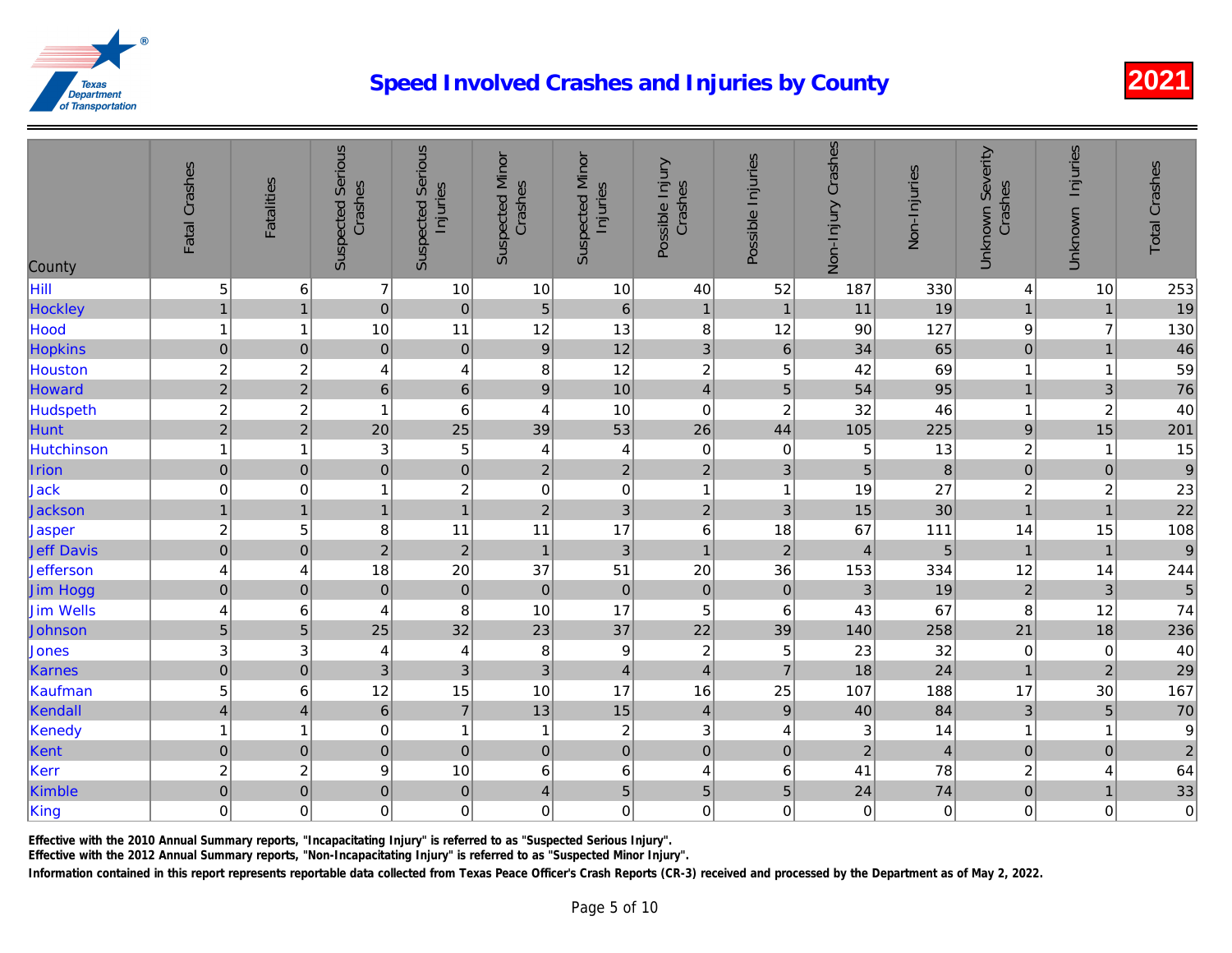| County          | Fatal Crashes    | <b>Fatalities</b> | <b>Suspected Serious</b><br>Crashes | <b>Suspected Serious</b><br>Injuries | <b>Suspected Minor</b><br>Crashes | <b>Suspected Minor</b><br>Injuries | Possible Injury<br>Crashes | Possible Injuries       | Non-Injury Crashes | Non-Injuries     |
|-----------------|------------------|-------------------|-------------------------------------|--------------------------------------|-----------------------------------|------------------------------------|----------------------------|-------------------------|--------------------|------------------|
| Kinney          | $\mathbf 0$      | $\overline{0}$    | $\pmb{0}$                           | $\mathbf 0$                          | $\pmb{0}$                         | $\mathbf 0$                        | $\pmb{0}$                  | $\pmb{0}$               | $\,6\,$            | $\boldsymbol{8}$ |
| Kleberg         | $\mathbf 0$      | $\mathbf 0$       | 1                                   | $\mathbf{1}$                         | 5                                 | 6                                  | $\overline{1}$             | 4                       | 19                 | 33               |
| Knox            | $\mathbf 0$      | $\pmb{0}$         | $\mathbf{1}$                        | $\mathbf{1}$                         | $\mathbf{1}$                      | $\overline{1}$                     | $\overline{2}$             | $\overline{c}$          | $\overline{4}$     | $\overline{a}$   |
| Lamar           | 3                | 3                 | 6                                   | 6                                    | 8                                 | 11                                 | 5                          | 8                       | 36                 | 63               |
| Lamb            | $\mathbf 0$      | $\mathbf 0$       | $\mathbf{1}$                        | $\mathbf{1}$                         | $\overline{4}$                    | $\, 8$                             | 3                          | 10                      | 22                 | 29               |
| Lampasas        | $\mathbf{1}$     | 1                 | $\overline{7}$                      | 9                                    | 8                                 | 12                                 | 5                          | $\overline{7}$          | 25                 | 45               |
| La Salle        | $\mathbf{1}$     | $\mathfrak{B}$    | $\overline{0}$                      | $\overline{3}$                       | $\mathbf{3}$                      | $\overline{7}$                     | $\overline{1}$             | $\overline{2}$          | 18                 | 37               |
| Lavaca          | $\mathbf{1}$     | 1                 | $\mathbf{1}$                        | $\mathbf{1}$                         | $\overline{c}$                    | $\ensuremath{\mathsf{3}}$          | $\overline{1}$             | $\overline{1}$          | 5                  | 8                |
| Lee             | $\sqrt{2}$       | 3                 | $\overline{7}$                      | 8                                    | 10                                | 14                                 | $\overline{4}$             | $\boldsymbol{9}$        | 70                 | 100              |
| Leon            | $\overline{c}$   | $\boldsymbol{2}$  | $\overline{7}$                      | 9                                    | 6                                 | 9                                  | 5                          | 14                      | 73                 | 119              |
| Liberty         | $\overline{0}$   | $\overline{0}$    | 8                                   | 10                                   | 13                                | 21                                 | 13                         | 18                      | 61                 | 123              |
| Limestone       | $\mathbf{1}$     | $\overline{1}$    | 9                                   | 14                                   | $\overline{c}$                    | $\overline{4}$                     | 5                          | $\overline{7}$          | 27                 | 41               |
| Lipscomb        | $\boldsymbol{0}$ | $\pmb{0}$         | $\mathbf{1}$                        | $\mathbf{1}$                         | $\pmb{0}$                         | $\overline{0}$                     | $\mathbf 0$                | $\pmb{0}$               | $\pmb{0}$          | $\overline{O}$   |
| <b>Live Oak</b> | 3                | 3                 | $\mathbf{1}$                        | 10                                   | 4                                 | 42                                 | 12                         | 16                      | 90                 | 161              |
| Llano           | $\pmb{0}$        | $\pmb{0}$         | $\overline{4}$                      | $\overline{\mathcal{A}}$             | $\sqrt{3}$                        | $\overline{5}$                     | $\overline{5}$             | $\overline{5}$          | 25                 | 32               |
| Loving          | $\mathbf 0$      | $\mathbf 0$       | 0                                   | $\mathbf 0$                          | $\mathbf 0$                       | 0                                  | $\mathbf 0$                | 0                       | 1                  | $\mathbf{1}$     |
| Lubbock         | 19               | 20                | 21                                  | 30                                   | 107                               | 138                                | 143                        | 197                     | 480                | 935              |
| Lynn            | $\boldsymbol{0}$ | $\mathbf 0$       | 3                                   | 3                                    | $\mathbf 0$                       | $\mathbf{1}$                       | 3                          | 5                       | 10                 | 15               |
| Madison         | $\mathbf 0$      | $\mathbf{0}$      | $\overline{2}$                      | $\overline{3}$                       | $\overline{2}$                    | $\overline{5}$                     | $\overline{9}$             | 14                      | 50                 | 94               |
| Marion          | $\mathbf{1}$     | 1                 | $\overline{c}$                      | $\overline{c}$                       | $\overline{1}$                    | $\mathbf{1}$                       | $\mathbf 1$                | $\overline{\mathbf{1}}$ | 13                 | 19               |
| Martin          | $\mathbf 0$      | $\pmb{0}$         | $\overline{4}$                      | $\,$ 6 $\,$                          | $\mathbf 2$                       | $\vert 4 \vert$                    | 3                          | $\overline{5}$          | 27                 | 40               |
| Mason           | $\pmb{0}$        | 0                 | 0                                   | $\mathbf 0$                          | 1                                 | $\mathbf{1}$                       | $\pmb{0}$                  | 0                       | 3                  | $6\phantom{.}6$  |
| Matagorda       | $\overline{c}$   | 3                 | 5                                   | $\overline{7}$                       | $\boldsymbol{9}$                  | 13                                 | 8                          | $\mathsf g$             | 24                 | 50               |
| <b>Maverick</b> | $\mathbf 0$      | $\Omega$          | $\overline{c}$                      | $\overline{2}$                       | $\overline{c}$                    | 10                                 | 5                          | $\overline{7}$          | 21                 | 40               |
| McCulloch       | $\pmb{0}$        | $\pmb{0}$         | $\overline{1}$                      | $\overline{2}$                       | $\overline{4}$                    | $\overline{5}$                     | $\overline{4}$             | 5                       | 18                 | 39               |
| McLennan        | 5                | 6                 | 33                                  | 46                                   | 41                                | 51                                 | 52                         | 83                      | 271                | 554              |
| McMullen        | $\pmb{0}$        | $\overline{0}$    | $\overline{0}$                      | $\mathbf 0$                          | $\mathbf{1}$                      | 1                                  | $\mathbf{1}$               | $\mathbf{1}$            | 3                  | $\overline{7}$   |

Effective with the 2010 Annual Summary reports, "Incapacitating Injury" is referred to as "Suspected Serious Injury".

Effective with the 2012 Annual Summary reports, "Non-Incapacitating Injury" is referred to as "Suspected Minor Injury".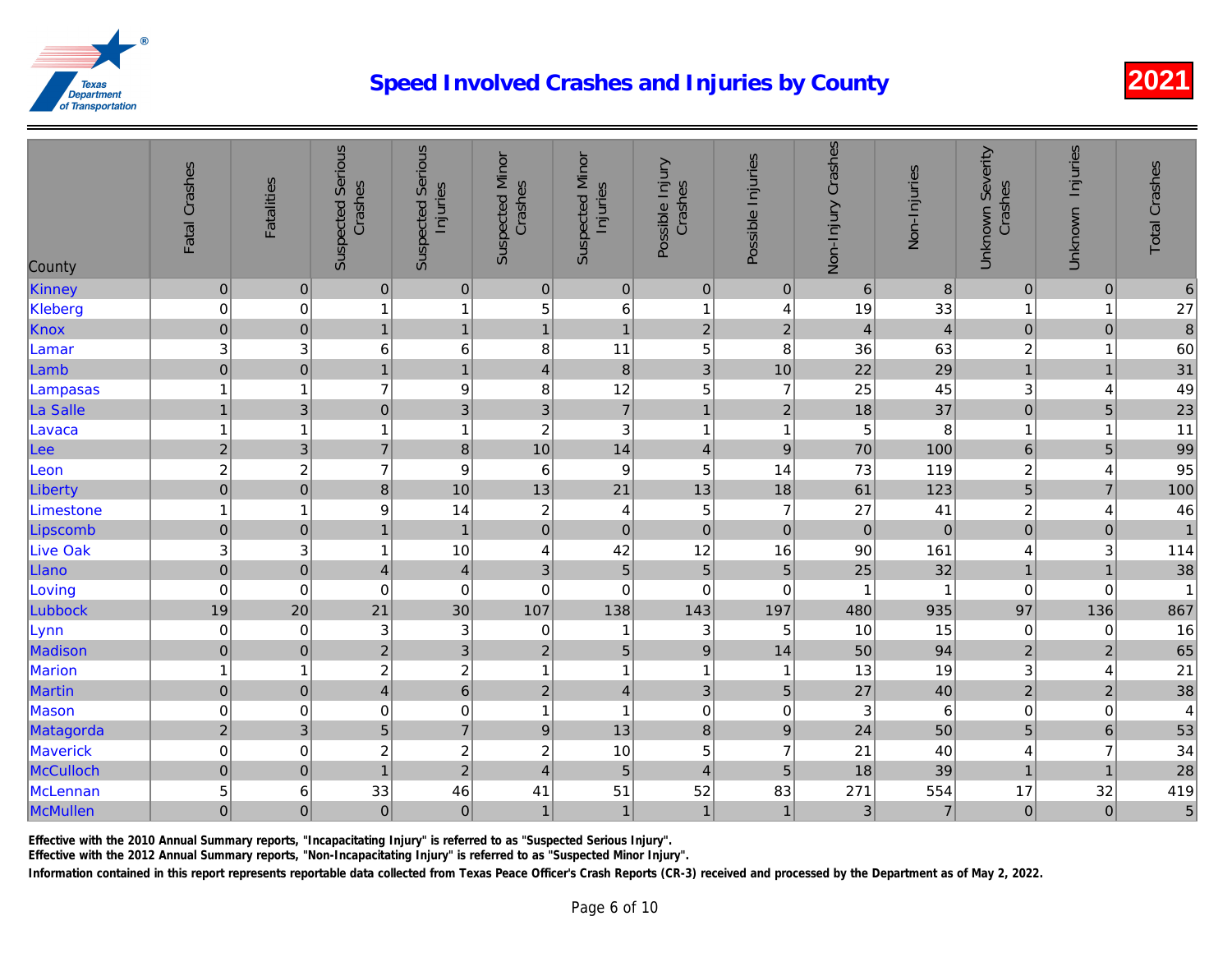| County            | Fatal Crashes             | <b>Fatalities</b>       | <b>Suspected Serious</b><br>Crashes | <b>Serious</b><br>Injuries<br>Suspected | <b>Suspected Minor</b><br>Crashes | <b>Suspected Minor</b><br>Injuries | Possible Injury<br>Crashes | Possible Injuries | Non-Injury Crashes | Non-Injuries   |
|-------------------|---------------------------|-------------------------|-------------------------------------|-----------------------------------------|-----------------------------------|------------------------------------|----------------------------|-------------------|--------------------|----------------|
| Medina            | $\ensuremath{\mathsf{3}}$ | 4                       | $\overline{\mathbf{4}}$             | $\bf 8$                                 | $\overline{7}$                    | $\,8\,$                            | 12                         | 18                | 56                 | 98             |
| Menard            | $\mathbf{1}$              | $\overline{1}$          | $\overline{0}$                      | $\overline{0}$                          | $\pmb{0}$                         | $\mathbf 0$                        | $\overline{c}$             | $\overline{5}$    | $\overline{4}$     | $\overline{4}$ |
| Midland           | $\overline{5}$            | 5                       | 3                                   | $\overline{\mathbf{4}}$                 | 29                                | 42                                 | 20                         | 40                | 134                | 248            |
| Milam             | $\overline{1}$            | $\overline{1}$          | $\overline{5}$                      | 5                                       | 17                                | 24                                 | $\overline{4}$             | $\overline{7}$    | 54                 | 79             |
| Mills             | $\pmb{0}$                 | 0                       | 3                                   | $\,$ 6 $\,$                             | $\overline{\mathbf{c}}$           | $\sqrt{2}$                         | $\overline{c}$             | $\boldsymbol{2}$  | 8                  | 11             |
| Mitchell          | $\boldsymbol{0}$          | $\mathsf{O}\xspace$     | $\overline{1}$                      | $\mathbf{1}$                            | $\overline{1}$                    | $\overline{1}$                     | $\mathbf 0$                | $\pmb{0}$         | 11                 | 21             |
| Montague          | $\boldsymbol{0}$          | $\mathbf 0$             | $\boldsymbol{2}$                    | $\overline{c}$                          | 5                                 | $\,6\,$                            | $6\phantom{1}6$            | 11                | 31                 | 45             |
| Montgomery        | 11                        | 12                      | 34                                  | 37                                      | 64                                | 83                                 | 57                         | 82                | 266                | 559            |
| Moore             | $\overline{1}$            | 1                       | $\overline{c}$                      | 3                                       | 4                                 | $\sqrt{5}$                         | 3                          | 4                 | 10                 | 22             |
| <b>Morris</b>     | $\sqrt{2}$                | $\sqrt{2}$              | $\vert 4 \vert$                     | $\overline{\mathbf{4}}$                 | $\bf8$                            | $\bf{8}$                           | $\pmb{0}$                  | $\pmb{0}$         | 17                 | 26             |
| Motley            | $\pmb{0}$                 | 0                       | $\mathbf 0$                         | $\mathbf 0$                             | $\mathbf 0$                       | $\pmb{0}$                          | $\mathbf 0$                | $\mathbf 0$       | $\pmb{0}$          | $\overline{0}$ |
| Nacogdoches       | $\overline{3}$            | 5                       | $\overline{1}$                      | 3                                       | 14                                | 17                                 | 20                         | 24                | 72                 | 120            |
| <b>Navarro</b>    | 10                        | 10                      | 11                                  | 15                                      | 8                                 | 11                                 | 33                         | 46                | 147                | 270            |
| Newton            | $\overline{c}$            | $\overline{c}$          | $\overline{7}$                      | 9                                       | 10                                | 13                                 | $\overline{4}$             | $6\phantom{1}6$   | 22                 | 34             |
| <b>Nolan</b>      | $\overline{1}$            | 1                       | $\overline{7}$                      | 8                                       | 16                                | 22                                 | 13                         | 21                | 97                 | 170            |
| <b>Nueces</b>     | 10                        | 10                      | 11                                  | 21                                      | 41                                | 53                                 | 95                         | 141               | 250                | 779            |
| Ochiltree         | $\mathbf 1$               | 1                       | 0                                   | $\mathbf 0$                             | 3                                 | $\sqrt{3}$                         | $\mathbf{1}$               | -1                | 7                  | 13             |
| Oldham            | $\mathbf 0$               | $\pmb{0}$               | $\overline{1}$                      | $\overline{c}$                          | 3                                 | $\overline{4}$                     | $\pmb{0}$                  | $\pmb{0}$         | 25                 | 39             |
| Orange            | $\overline{4}$            | 4                       | 11                                  | 14                                      | 17                                | 26                                 | 22                         | 27                | 130                | 263            |
| <b>Palo Pinto</b> | $\overline{c}$            | 3                       | $\bf 8$                             | 13                                      | 14                                | 19                                 | 10                         | 12                | 42                 | 74             |
| Panola            | 4                         | 7                       | 8                                   | 9                                       | 18                                | 19                                 | 3                          | 11                | 37                 | 58             |
| Parker            | $\overline{\mathbf{4}}$   | $\overline{4}$          | 16                                  | 18                                      | 37                                | 56                                 | 28                         | 35                | 193                | 331            |
| Parmer            | $\pmb{0}$                 | 0                       | $\ensuremath{\mathsf{3}}$           | 4                                       | 4                                 | $\overline{7}$                     | $\mathbf 0$                | 0                 | 12                 | 21             |
| Pecos             | $\mathfrak{S}$            | 3                       | $\overline{2}$                      | $\overline{\mathcal{L}}$                | 3                                 | $\overline{4}$                     | 3                          | $\overline{4}$    | 25                 | 60             |
| Polk              | 4                         | 4                       | 16                                  | 19                                      | 11                                | 17                                 | $6\phantom{1}6$            | 9                 | 45                 | 82             |
| Potter            | $\mathbf{3}$              | $\overline{\mathbf{4}}$ | $\overline{2}$                      | $\,$ 6 $\,$                             | 16                                | 16                                 | 18                         | 30                | 56                 | 139            |
| Presidio          | $\overline{1}$            | 1                       | 0                                   | $\mathbf 0$                             | 1                                 | $\ensuremath{\mathsf{3}}$          | $\mathbf 0$                | 0                 | 6                  | 6              |

Effective with the 2010 Annual Summary reports, "Incapacitating Injury" is referred to as "Suspected Serious Injury".

Effective with the 2012 Annual Summary reports, "Non-Incapacitating Injury" is referred to as "Suspected Minor Injury".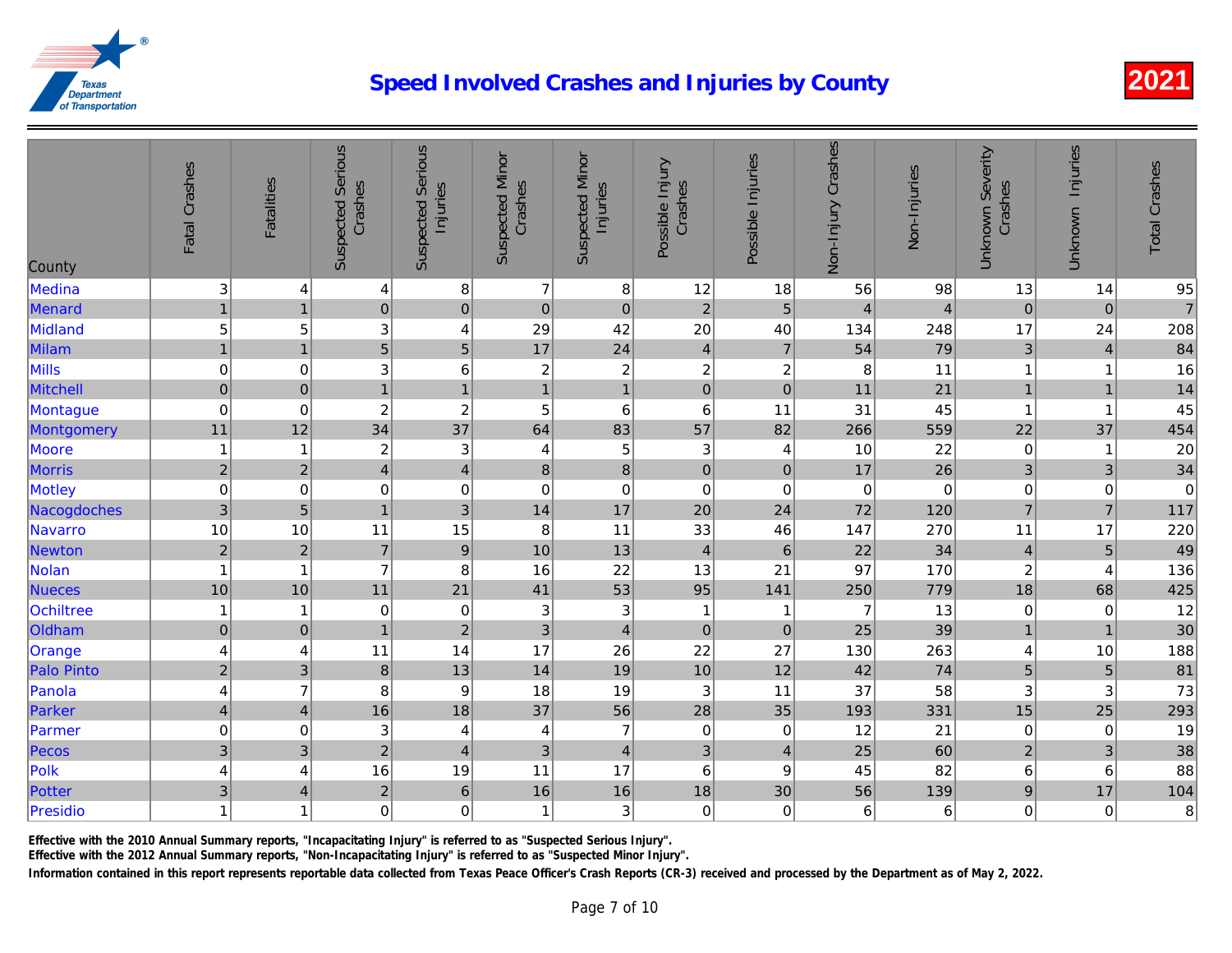| County              | Fatal Crashes            | <b>Fatalities</b>       | <b>Suspected Serious</b><br>Crashes | <b>Suspected Serious</b><br>Injuries | <b>Suspected Minor</b><br>Crashes | <b>Suspected Minor</b><br>Injuries | Possible Injury<br>Crashes | Possible Injuries | Non-Injury Crashes | Non-Injuries   |
|---------------------|--------------------------|-------------------------|-------------------------------------|--------------------------------------|-----------------------------------|------------------------------------|----------------------------|-------------------|--------------------|----------------|
| Rains               | 3                        | 3                       | $\overline{0}$                      | $\overline{\mathbf{4}}$              | $\pmb{0}$                         | $\pmb{0}$                          | $\mathbf 0$                | $\pmb{0}$         | $\sqrt{5}$         | $\overline{7}$ |
| Randall             | 4                        | 4                       | 6                                   | 8                                    | 10                                | 17                                 | $\overline{7}$             | 10                | 47                 | 103            |
| Reagan              | $\mathbf 0$              | $\pmb{0}$               | $\overline{0}$                      | $\mathbf 0$                          | $\pmb{0}$                         | $\overline{0}$                     | $\overline{c}$             | $\mathbf 2$       | $\overline{4}$     | 10             |
| Real                | 5                        | 5                       | 13                                  | 13                                   | $\overline{4}$                    | $\,6$                              | $\overline{1}$             | 1                 | $\boldsymbol{9}$   | 13             |
| <b>Red River</b>    | $\mathbf{1}$             | $\mathbf{1}$            | 1                                   | $\overline{1}$                       | 3                                 | $\overline{3}$                     | $\sqrt{2}$                 | $\overline{2}$    | $\overline{7}$     | 20             |
| Reeves              | $\pmb{0}$                | 0                       | $\overline{c}$                      | $\overline{c}$                       | 0                                 | $\pmb{0}$                          | 3                          | 5                 | 37                 | 56             |
| <b>Refugio</b>      | $\overline{c}$           | $\overline{2}$          | $\overline{1}$                      | $\overline{2}$                       | $6\phantom{1}$                    | $\overline{7}$                     | 5                          | 5                 | 21                 | 41             |
| <b>Roberts</b>      | $\pmb{0}$                | 0                       | $\boldsymbol{0}$                    | $\mathbf 0$                          | 0                                 | $\mathbf 0$                        | $\mathbf 0$                | $\mathbf 0$       | 5                  | 8              |
| Robertson           | $\boldsymbol{0}$         | $\pmb{0}$               | 8                                   | $\boldsymbol{9}$                     | $6\phantom{1}$                    | 14                                 | 5                          | $\overline{7}$    | 24                 | 73             |
| <b>Rockwall</b>     | $\pmb{0}$                | 0                       | $\overline{c}$                      | 3                                    | 13                                | 17                                 | 19                         | 27                | 33                 | 112            |
| Runnels             | $\pmb{0}$                | $\mathbf 0$             | $\overline{0}$                      | $\mathbf{0}$                         | $\pmb{0}$                         | $\overline{0}$                     | $\overline{2}$             | $\overline{2}$    | 16                 | 18             |
| <b>Rusk</b>         | $\overline{c}$           | $\overline{\mathbf{c}}$ | 10                                  | 10                                   | 19                                | 26                                 | 19                         | 29                | 48                 | 88             |
| <b>Sabine</b>       | $\overline{2}$           | $\overline{c}$          | $\overline{0}$                      | $\mathbf 0$                          | $\sqrt{2}$                        | $\overline{3}$                     | 8                          | 12                | $\bf 8$            | 9              |
| San Augustine       | $\overline{c}$           | $\overline{c}$          | 0                                   | $\boldsymbol{0}$                     | 3                                 | $\sqrt{3}$                         | 3                          | $\overline{7}$    | 12                 | 16             |
| San Jacinto         | $\overline{\mathcal{L}}$ | $\overline{\mathbf{4}}$ | 6 <sup>1</sup>                      | $\,$ 6 $\,$                          | $\,6\,$                           | $\overline{7}$                     | $\overline{9}$             | 14                | 37                 | 62             |
| <b>San Patricio</b> | $\overline{c}$           | $\overline{c}$          | 6                                   | $\,6$                                | 11                                | 14                                 | 11                         | 17                | 130                | 223            |
| San Saba            | $\mathbf 0$              | $\pmb{0}$               | $\overline{2}$                      | $\overline{3}$                       | $\overline{4}$                    | $\overline{4}$                     | 5                          | $\overline{7}$    | 10                 | 13             |
| <b>Schleicher</b>   | $\pmb{0}$                | 0                       | $\mathbf 0$                         | $\mathbf 0$                          | $\overline{c}$                    | $\overline{c}$                     | $\overline{c}$             | 4                 | 5                  | 8              |
| Scurry              | $\mathbf 0$              | $\mathbf{0}$            | $\overline{2}$                      | $\overline{2}$                       | 8                                 | 13                                 | $\overline{0}$             | $\overline{2}$    | 23                 | 47             |
| Shackelford         | $\pmb{0}$                | 0                       | $\mathbf{1}$                        | $\overline{\mathbf{4}}$              | 1                                 | $\overline{1}$                     | $\mathbf{1}$               | 1                 | 13                 | 24             |
| Shelby              | $\sqrt{2}$               | $\overline{2}$          | $\overline{0}$                      | $\mathbf 0$                          | 8                                 | 20                                 | 10                         | 10                | 44                 | 70             |
| Sherman             | $\pmb{0}$                | 0                       | $\mathbf 0$                         | $\boldsymbol{0}$                     | 1                                 | $\mathbf{1}$                       | $\mathbf 0$                | $\mathbf 0$       | $\boldsymbol{2}$   | $\overline{a}$ |
| <b>Smith</b>        | $\overline{5}$           | 5                       | 31                                  | 39                                   | 56                                | 70                                 | 64                         | 86                | 289                | 485            |
| <b>Somervell</b>    | $\overline{1}$           | 1                       | $\mathbf 0$                         | $\mathbf 0$                          | $\overline{c}$                    | $\sqrt{2}$                         | $\overline{c}$             | 3                 | 18                 | 42             |
| <b>Starr</b>        | $\pmb{0}$                | $\pmb{0}$               | $\vert 4 \vert$                     | $\sqrt{5}$                           | $\overline{4}$                    | $\overline{4}$                     | $6\phantom{1}6$            | 10                | 28                 | 80             |
| <b>Stephens</b>     | $\boldsymbol{0}$         | 0                       | $\mathbf{1}$                        | $\overline{1}$                       | 1                                 | $\mathbf{1}$                       | 1                          | $\boldsymbol{2}$  | 9                  | 15             |
| Sterling            | $\overline{0}$           | $\mathsf{O}\xspace$     | $\overline{0}$                      | $\mathbf 0$                          | $\overline{c}$                    | $\overline{2}$                     | $\mathbf 0$                | $\mathbf 0$       | 5                  | $\overline{7}$ |

Effective with the 2010 Annual Summary reports, "Incapacitating Injury" is referred to as "Suspected Serious Injury".

Effective with the 2012 Annual Summary reports, "Non-Incapacitating Injury" is referred to as "Suspected Minor Injury".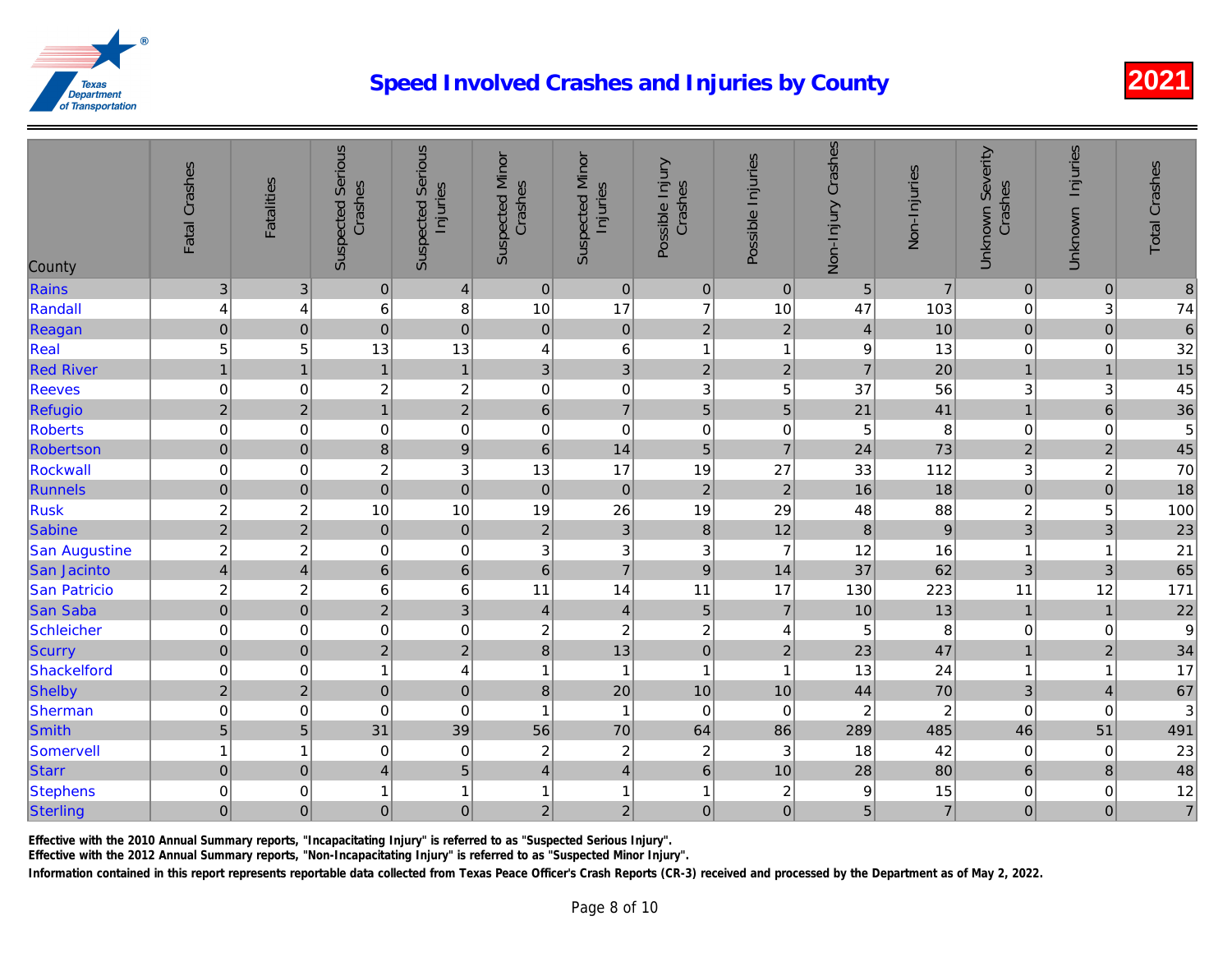| County           | Fatal Crashes             | <b>Fatalities</b>       | <b>Suspected Serious</b><br>Crashes | <b>Suspected Serious</b><br>Injuries | <b>Suspected Minor</b><br>Crashes | <b>Suspected Minor</b><br>Injuries | Possible Injury<br>Crashes | Possible Injuries       | Non-Injury Crashes | Non-Injuries            |
|------------------|---------------------------|-------------------------|-------------------------------------|--------------------------------------|-----------------------------------|------------------------------------|----------------------------|-------------------------|--------------------|-------------------------|
| <b>Stonewall</b> | $\mathbf 0$               | $\mathbf 0$             | $\mathbf{1}$                        | $\mathbf{1}$                         | $\sqrt{2}$                        | $\overline{c}$                     | $\pmb{0}$                  | 0                       | $\overline{c}$     | $\overline{\mathbf{c}}$ |
| Sutton           | $\mathbf{1}$              | $\overline{1}$          | $\overline{3}$                      | $\overline{7}$                       | $\overline{7}$                    | 22                                 | $\mathbf 0$                | $\overline{4}$          | 29                 | 50                      |
| <b>Swisher</b>   | $\boldsymbol{0}$          | $\mathbf 0$             | $\overline{1}$                      | $\overline{1}$                       | 3                                 | 4                                  | $\overline{c}$             | $\boldsymbol{2}$        | 3                  | $\overline{7}$          |
| <b>Tarrant</b>   | 24                        | 27                      | 76                                  | 108                                  | 161                               | 212                                | 188                        | 296                     | 498                | 1,410                   |
| <b>Taylor</b>    | $\overline{\mathbf{c}}$   | $\overline{\mathbf{c}}$ | 12                                  | 21                                   | 45                                | 59                                 | 30                         | 51                      | 130                | 248                     |
| <b>Terrell</b>   | $\overline{2}$            | $\overline{2}$          | $\overline{0}$                      | $\overline{7}$                       | $\pmb{0}$                         | $\mathfrak{S}$                     | $\mathbf 0$                | $\mathbf 0$             | $\pmb{0}$          | $\mathbf{1}$            |
| <b>Terry</b>     | $\boldsymbol{0}$          | 0                       | $\mathbf{1}$                        | $\mathbf{1}$                         | 1                                 | $\sqrt{2}$                         | $\mathbf{1}$               | $\overline{\mathbf{1}}$ | 13                 | 20                      |
| Throckmorton     | $\overline{1}$            | $\overline{1}$          | $\overline{0}$                      | $\mathbf 0$                          | $\mathbf{1}$                      | $\overline{1}$                     | $\pmb{0}$                  | $\mathbf 0$             | $\overline{2}$     | $\overline{c}$          |
| <b>Titus</b>     | 3                         | 3                       | $\overline{1}$                      | $\overline{c}$                       | 6                                 | $\,6\,$                            | $\overline{7}$             | 10                      | 42                 | 69                      |
| <b>Tom Green</b> | $\overline{7}$            | $\boldsymbol{9}$        | 5                                   | $\overline{9}$                       | $\,6$                             | 15                                 | $\boldsymbol{8}$           | $\boldsymbol{9}$        | 64                 | 104                     |
| <b>Travis</b>    | 32                        | 37                      | 63                                  | 85                                   | 132                               | 189                                | 136                        | 214                     | 340                | 927                     |
| Trinity          | $\overline{1}$            | $\overline{1}$          | $\,$ 6 $\,$                         | $\overline{7}$                       | 3                                 | $\ensuremath{\mathsf{3}}$          | $\sqrt{2}$                 | $\sqrt{5}$              | 23                 | 40                      |
| <b>Tyler</b>     | $\mathbf{3}$              | 5                       | $\overline{c}$                      | $\mathbf{3}$                         | 12                                | 17                                 | 5                          | $\overline{7}$          | 18                 | 33                      |
| <b>Upshur</b>    | $\overline{3}$            | 3                       | $\overline{\mathbf{4}}$             | 5                                    | $\overline{7}$                    | 10                                 | 10                         | 11                      | 25                 | 44                      |
| Upton            | $\overline{1}$            | 1                       | 3                                   | 3                                    | 3                                 | $\boldsymbol{9}$                   | $\mathbf 0$                | $\boldsymbol{0}$        | 12                 | 19                      |
| <b>Uvalde</b>    | $\mathbf{1}$              | $\mathbf{1}$            | 5 <sup>1</sup>                      | $\overline{7}$                       | 3                                 | $\,6\,$                            | $\mathbf{1}$               | $\mathbf{1}$            | 12                 | 15                      |
| <b>Val Verde</b> | $\ensuremath{\mathsf{3}}$ | 3                       | $\overline{c}$                      | 5                                    | 6                                 | $\boldsymbol{9}$                   | 3                          | 6                       | 17                 | 46                      |
| Van Zandt        | $\overline{7}$            | $\bf 8$                 | 14                                  | 15                                   | 29                                | 32                                 | 22                         | 31                      | 89                 | 136                     |
| <b>Victoria</b>  | $\mathbf{3}$              | 3                       | 15                                  | 20                                   | 20                                | 31                                 | 12                         | 15                      | 67                 | 134                     |
| Walker           | $\overline{c}$            | $\overline{c}$          | 11                                  | 13                                   | 16                                | 19                                 | 40                         | 45                      | 159                | 271                     |
| <b>Waller</b>    | $\overline{c}$            | $\overline{c}$          | 10                                  | 11                                   | 15                                | 23                                 | 22                         | 26                      | 46                 | 90                      |
| Ward             | $\overline{1}$            | $\overline{1}$          | $\overline{0}$                      | $\pmb{0}$                            | 5                                 | $\,8\,$                            | 12                         | 18                      | 26                 | 51                      |
| Washington       | $\overline{1}$            | 1                       | 4                                   | 5                                    | 22                                | 27                                 | 18                         | 24                      | 67                 | 130                     |
| Webb             | $\mathbf{1}$              | $\overline{c}$          | $\,6$                               | $\overline{8}$                       | $\overline{7}$                    | 14                                 | $6\phantom{1}6$            | 12                      | 22                 | 81                      |
| <b>Wharton</b>   | $\,6\,$                   | 9                       | 6                                   | 8                                    | 13                                | 18                                 | 16                         | 19                      | 91                 | 175                     |
| Wheeler          | $\overline{1}$            | $\overline{1}$          | 1                                   | $\mathbf{1}$                         | $\pmb{0}$                         | $\overline{1}$                     | $\mathbf{1}$               | $\overline{1}$          | 11                 | 17                      |
| Wichita          | 5                         | 6                       | 4                                   | 5                                    | 28                                | 35                                 | 16                         | 25                      | 73                 | 146                     |

Effective with the 2010 Annual Summary reports, "Incapacitating Injury" is referred to as "Suspected Serious Injury".

Effective with the 2012 Annual Summary reports, "Non-Incapacitating Injury" is referred to as "Suspected Minor Injury".